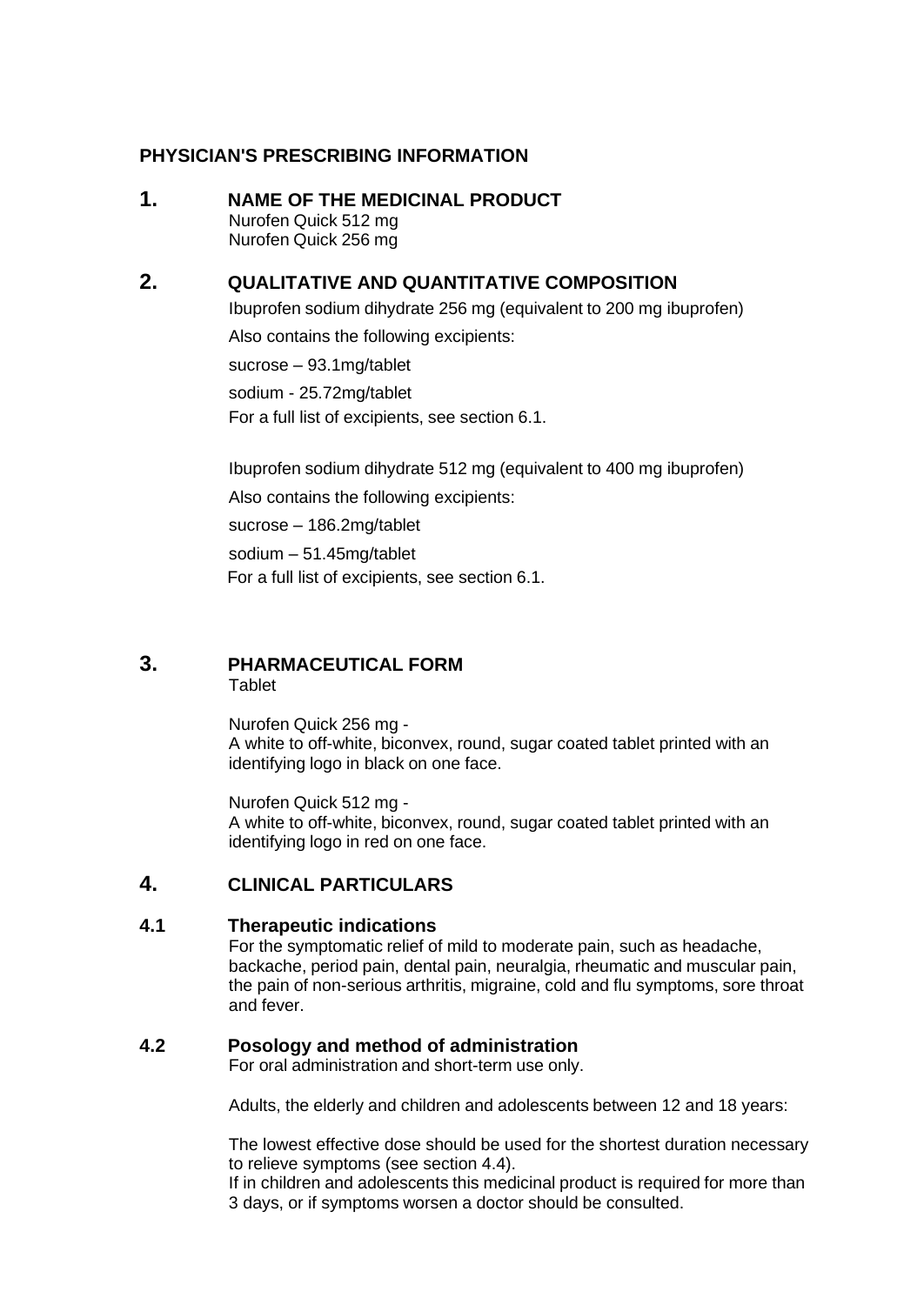Adults should consult a doctor if symptoms persist or worsen, or if the product is required for more than 10 days.

**Nurofen Quick 256 mg**: adults, elderly, children and adolescents aged 12-18 years – take 1-2 tablets, with water, up to three times a day, as needed. Do not take more than 6 tablets in 24 hours.

**Nurofen Quick 512 mg**: adults, elderly, children and adolescents aged 12-18 years – take one tablet with water, up to three times a day, as needed. Do not take more than 3 tablets in 24 hours.

Leave at least four hours between doses and do not take more than 1200 mg in any 24 hour period.

Not for use by children under 12 years of age.

**Elderly:** No special dosage modifications are required (see section 4.4).

### **4.3 Contraindications**

Hypersensitivity to Ibuprofen or to any of the excipients listed in section 6.1.

Patients who have previously shown hypersensitivity reactions (e.g. asthma, rhinitis, angioedema or urticaria) in response to aspirin or other non-steroidal anti-inflammatory drugs.

Active or history of recurrent peptic ulcer/haemorrhage (two or more distinct episodes of proven ulceration or bleeding).

History of gastrointestinal bleeding or perforation, related to previous NSAIDs therapy.

Severe heart failure (NYHA Class IV), renal failure or hepatic failure. See also section 4.4.

Last trimester of pregnancy.

### **4.4 Special warnings and precautions for use**

Undesirable effects may be minimised by using the lowest effective dose for the shortest possible duration necessary to control symptoms (see GI and cardiovascular risks below).

The elderly have an increased frequency of adverse reactions to NSAIDs, especially gastrointestinal bleeding and perforation, which may be fatal.

#### *Respiratory:*

Bronchospasm may be precipitated in patients suffering from, or with a history of, bronchial asthma or allergic disease.

#### *Other NSAIDs:*

The use of Ibuprofen with concomitant NSAIDs including cyclooxygenase-2 selective inhibitors should be avoided (see section 4.5).

#### *SLE and mixed connective tissue disease:*

Systemic lupus erythematosus and mixed connective tissue disease – increased risk of aseptic meningitis (see section 4.8).

*Renal:*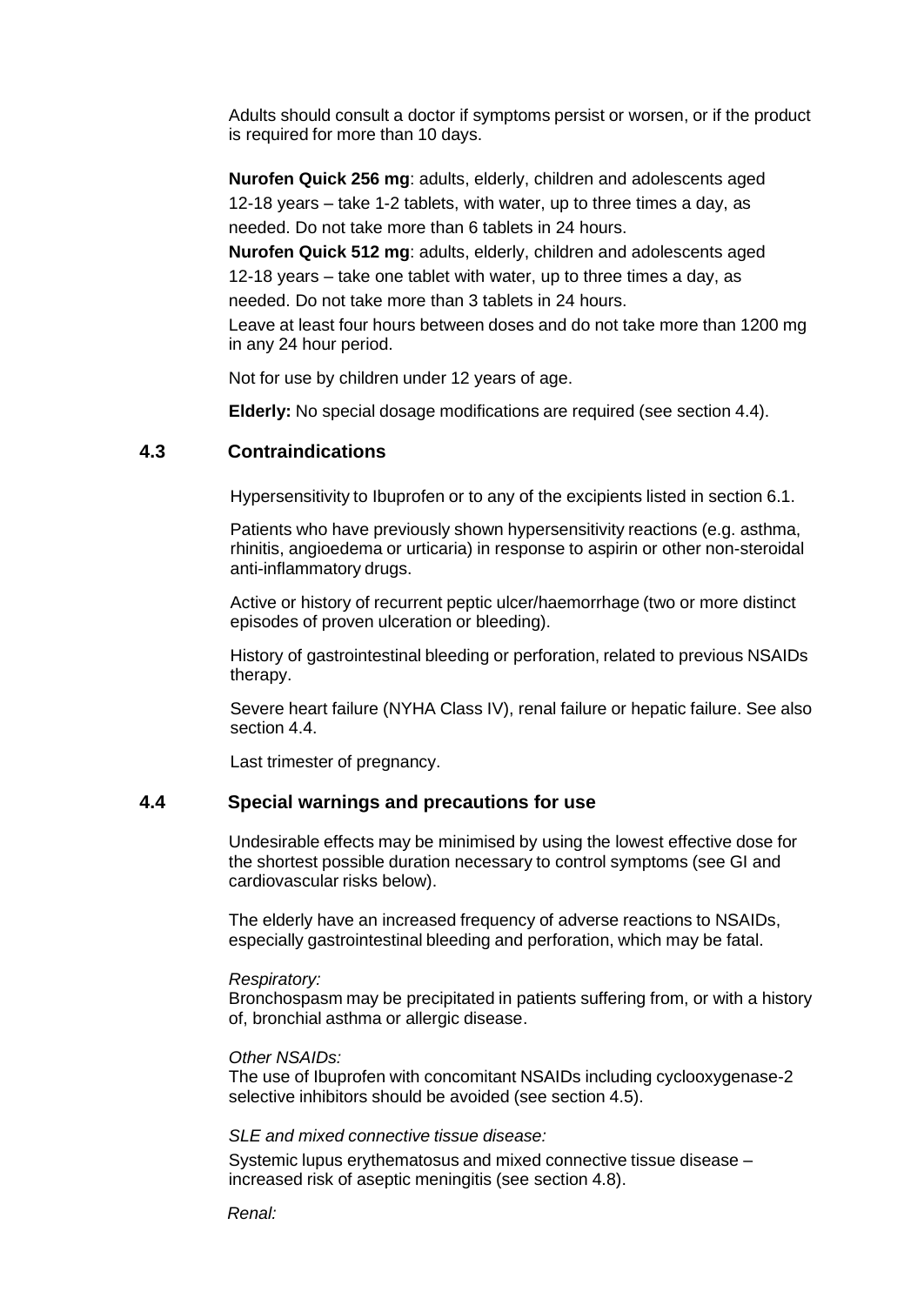In cases of Renal impairment - renal function may further deteriorate (see sections 4.3 and 4.8).

There is a risk of renal impairment in dehydrated children and adolescents.

#### *Hepatic:*

Hepatic dysfunction (see sections 4.3 and 4.8).

#### *Cardiovascular and cerebrovascular effects*

Caution (discussion with doctor or pharmacist) is required prior to starting treatment in patients with a history of hypertension and/or heart failure as fluid retention, hypertension and oedema have been reported in association with NSAID therapy.

Clinical studies suggest that the use of ibuprofen, particularly at high doses (2400 mg/day) may be associated with a small increased risk of arterial thrombotic events (for example myocardial infarction or stroke). Overall, epidemiological studies do not suggest that low dose ibuprofen (e.g. ≤ 1200 mg/day) is associated with an increased risk of arterial thrombotic events.

Patients with uncontrolled hypertension, congestive heart failure (NYHA II-III), established ischemic heart disease, peripheral arterial disease, and/or cerebrovascular disease should only be treated with Ibuprofen after careful consideration and high doses (2400 mg/day) should be avoided.

Careful consideration should also be exercised before initiating long-term treatment of patients with risk factors for cardiovascular events (e.g. hypertension, hyperlipidemia, diabetes mellitus, smoking), particularly if high doses of Ibuprofen (2400 mg/day) are required.

#### *Impaired female fertility:*

There is some evidence that drugs which inhibit cyclooxygenase/prostaglandin synthesis may cause impairment of female fertility by an effect on ovulation. This is reversible on withdrawal of treatment.

#### *Gastrointestinal:*

NSAIDs should be given with care to patients with a history of gastrointestinal disease (ulcerative colitis, Crohn's disease) as these conditions may be exacerbated (see section 4.8).

GI bleeding, ulceration or perforation, which can be fatal has been reported with all NSAIDs at any time during treatment, with or without warning symptoms or a previous history of GI events.

The risk of GI bleeding, ulceration or perforation is higher with increasing NSAID doses, in patients with a history of ulcer, particularly if complicated with haemorrhage or perforation (see section 4.3), and in the elderly. These patients should commence treatment on the lowest dose available.

Patients with a history of GI toxicity, particularly the elderly, should report any unusual abdominal symptoms (especially GI bleeding) particularly in the initial stages of treatment.

Caution should be advised in patients receiving concomitant medications which could increase the risk of ulceration or bleeding, such as oral corticosteroids, anticoagulants such as warfarin, selective serotonin-reuptake inhibitors or anti-platelet agents such as aspirin (see section 4.5).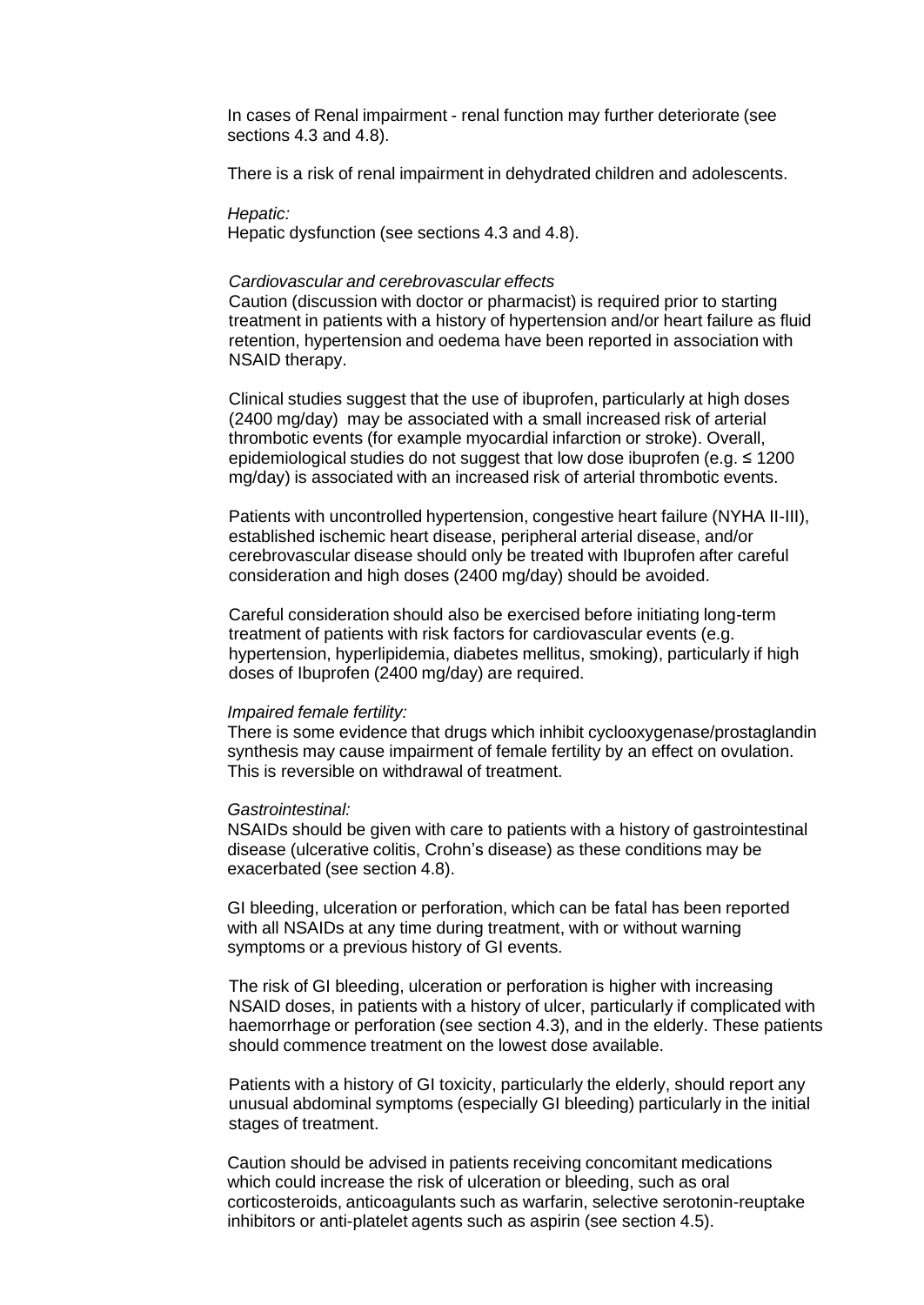When GI bleeding or ulceration occurs in patients receiving ibuprofen, the treatment should be withdrawn.

#### *Severe skin reactions:*

Serious skin reactions, some of them fatal, including exfoliative dermatitis, Stevens-Johnson syndrome and toxic epidermal necrolysis, have been reported rarely in association with the use of NSAIDs (see section 4.8). Patients appear to be at highest risk of these reactions early in the course of therapy, the onset of the reaction occurring in the majority of cases within the first month of treatment. Acute generalised exanthematous pustulosis (AGEP) has been reported in relation to ibuprofen-containing products Ibuprofen should be discontinued at the first appearance of signs and symptoms of a severe skin reaction, such as skin rash, mucosal lesions, or any other sign of hypersensitivity.

#### *Masking of symptoms of underlying infections:*

Nurofen Quick 256mg / 512mg can mask symptoms of infection, which may lead to delayed initiation of appropriate treatment and thereby worsening the outcome of the infection. This has been observed in bacterial community acquired pneumonia and bacterial complications to varicella. When Nurofen Quick 256mg / 512mg is administered for fever or pain relief in relation to infection, monitoring of infection is advised. In non-hospital settings, the patient should consult a doctor if symptoms persist or worsen.

#### **Excipients**

#### **Nurofen Quick 256 mg-**

• Sucrose - Patients with rare hereditary problems of fructose intolerance, glucose- galactose malabsorption or sucrase-isomaltase insufficiency should not take this medicine

• Sodium - contains 25.72 mg sodium per tablet,

equivalent to 1.29% of the WHO recommended maximum daily intake of 2 g sodium for an adult

#### Nurofen Quick 512 mg -

Sucrose - Patients with rare hereditary problems of fructose intolerance, glucose-galactose malabsorption or sucrase-isomaltase insufficiency should not take this medicine.

• Sodium - This medicinal product contains 51.45 mg sodium per tablet, equivalent to 2.57 % of the WHO recommended maximum daily intake of 2 g sodium for an adult.

Speak to a pharmacist or your doctor before taking if you:

• have or have had asthma, diabetes, high cholesterol, high blood pressure, a stroke,

heart, liver, kidney or bowel problems or are dehydrated

- are a smoker
- are pregnant

If symptoms persist or worsen, or if new symptoms occur, consult your doctor or Pharmacist.

### **4.5 Interaction with other medicinal products and other forms of interaction**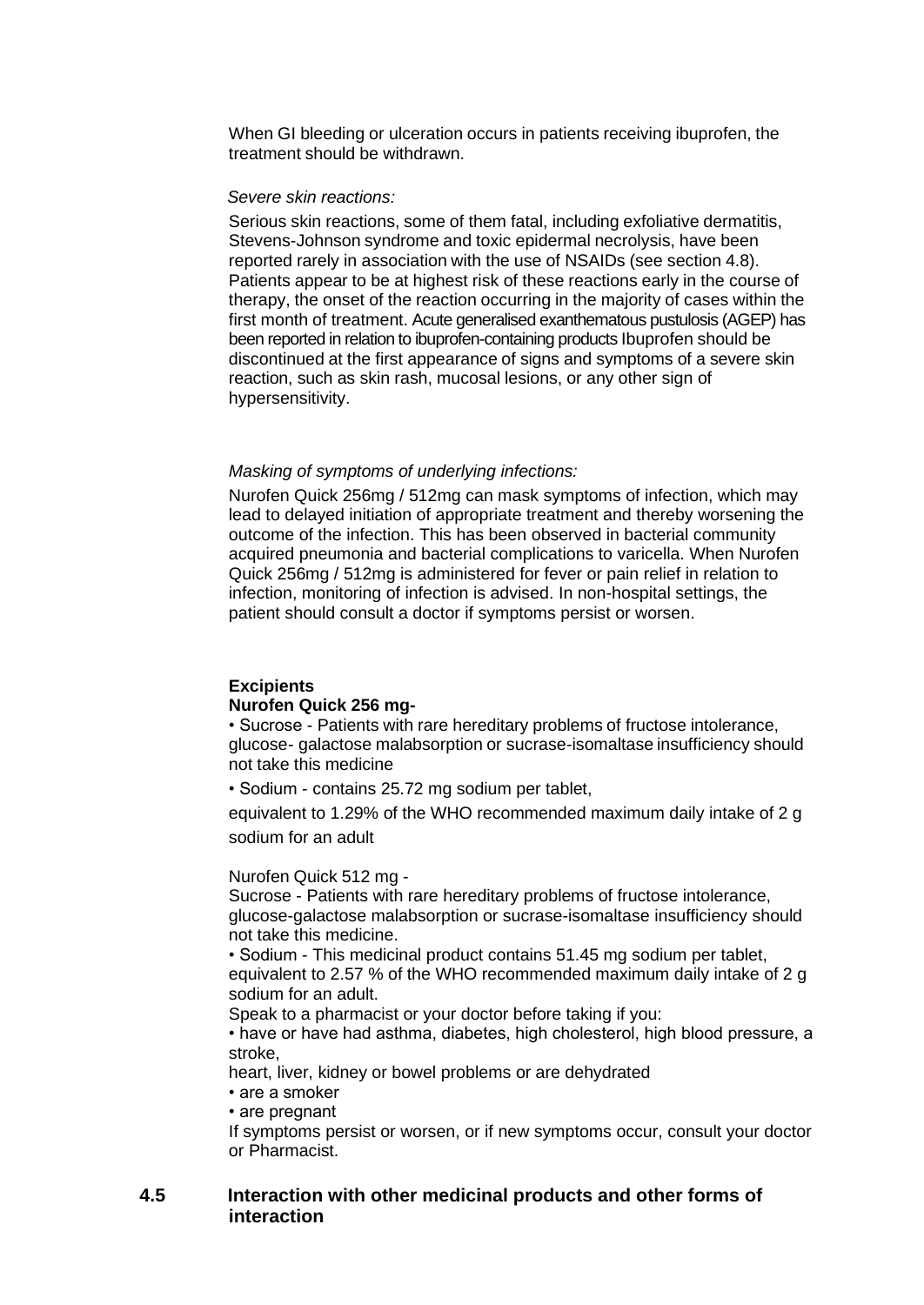### **Ibuprofen (like other NSAIDs) should not be used in combination with:**

• *Aspirin (acetylsalicylic acid):* Concomitant administration of ibuprofen and acetylsalicylic acid is not generally recommended because of the potential of increased adverse effects, unless low-dose aspirin (not above 75 mg daily) has been advised by a doctor (see section 4.4).

Experimental data suggest that ibuprofen may competitively inhibit the effect of low dose aspirin (acetylsalicylic acid) on platelet aggregation when they are dosed concomitantly. Although there are uncertainties regarding extrapolation of these data to the clinical situation, the possibility that regular, long-term use of Ibuprofen may

reduce the cardioprotective effect of low-dose acetylsalicylic acid cannot be excluded. No clinically relevant effect is considered to be likely for occasional Ibuprofen use (see section 5.1).

• *Other NSAIDs, including cyclooxygenase-2 selective inhibitors:* Avoid concomitant use of two or more NSAIDs as this may increase the risk of adverse reactions (see section 4.4).

### **Ibuprofen should be used with caution in combination with:**

- *Corticosteroids:* as these may increase the risk of gastrointestinal ulceration or bleeding (see section 4.4)
- Antihypertensives (ACE inhibitors and Angiotensin II Antagonists) and diuretics since NSAIDs may diminish the effects of these drugs. In some patients with compromised renal function (e.g. dehydrated

patients or elderly patients with compromised renal function) the coadministration of an ACE inhibitor or Angiotensin II antagonist and agents that inhibit cyclo-oxygenase may result in further deterioration of renal function, including possible acute renal failure, which is usually reversible. These interactions should be considered in patients taking a coxib concomitantly with ACE inhibitors or angiotensin II antagonists. Therefore, the combination should be administered with caution, especially in the elderly. Patients should be adequately hydrated and consideration should be given to monitoring of renal function after initiation of concomitant therapy, and periodically thereafter. Diuretics can increase the risk of nephrotoxicity of NSAIDs.

- *Anticoagulants:* NSAIDs may enhance the effects of anti-coagulants, such as warfarin (see section 4.4).
- *Antiplatelet agents and selective serotonin reuptake inhibitors (SSRIs):* These can increase the risk of gastrointestinal bleeding (see section 4.4).
- *Cardiac glycosides:* NSAIDs may exacerbate cardiac failure, reduce GFR and increase plasma glycoside levels.
- *Lithium:* There is evidence for potential increase in plasma levels of lithium.
- *Methotrexate:* There is evidence for the potential increase in plasma levels of methotrexate.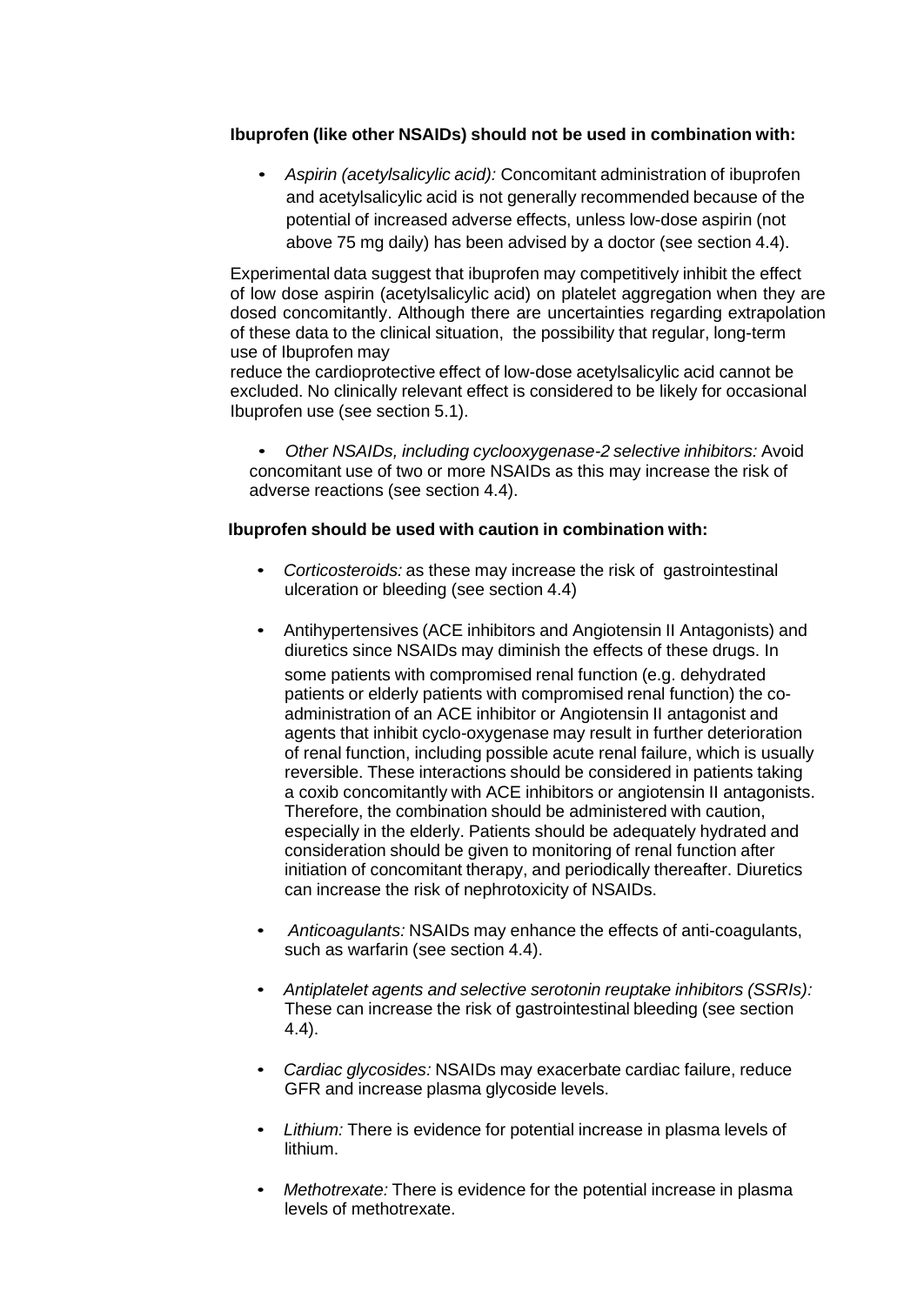- *Ciclosporin:* Increased risk of nephrotoxicity.
- *Mifepristone:* NSAIDs should not be used for 8-12 days after mifepristone administration as NSAIDs can reduce the effect of mifepristone.
- *Tacrolimus:* Possible increased risk of nephrotoxicity when NSAIDs are given with tacrolimus.
- *Zidovudine:* Increased risk of haematological toxicity when NSAIDs are given with zidovudine. There is evidence of an increased risk of haemarthrosis and haematoma in HIV (+) haemophiliacs receiving concurrent treatment with zidovudine and ibuprofen.
- *Quinolone antibiotics:* Animal data indicate that NSAIDs can increase the risk of convulsions associated with quinolone antibiotics. Patients taking NSAIDs and quinolones may have an increased risk of developing convulsions.

### **4.6 Fertility, Pregnancy and lactation**

#### Pregnancy:

Inhibition of prostaglandin synthesis may adversely affect the pregnancy and/or the embryo/foetal development. Data from epidemiological studies suggest an increased risk of miscarriage and of cardiac malformation and gastroschisis after use of a prostaglandin synthesis inhibitor in early pregnancy. The absolute risk for cardiovascular malformation was increased from less than 1%, up to approximately 1.5%. The risk is believed to increase with dose and duration of therapy. In animals, administration of a prostaglandin synthesis inhibitor has been shown to result in increased pre- and post-implantation loss and embryofoetal lethality. In addition, increased incidences of various malformations, including cardiovascular, have been reported in animals given a prostaglandin synthesis inhibitor during the organogenetic period.

During the first and second trimester of pregnancy, Nurofen should not be given unless clearly necessary. If Nurofen is used by a woman attempting to conceive, or during the first and second trimester of pregnancy, the dose should be kept as low and duration of treatment as short as possible.

Rarely, taking NSAIDs after the 20th week of pregnancy may cause impaired renal function of the fetus, which may cause low levels of amniotic fluid (oligohydramnios).

The effects were observed after days to weeks of treatment. However, in rare cases, low levels of amniotic fluid were observed already after 48 hours of taking NSAIDs. In most cases, oligohydramnios passed with the treatment discontinuation.

Using NSAIDs after the 20th week of pregnancy should be limited. If it was decided that the benefit outweighs the risk for the fetus and the treatment with the medicine is essential after the 20th week of pregnancy, the lowest effective dose should be used for the shortest possible period.

Referring the patient to ultrasound scan should be considered, in order to estimate the amount of amniotic fluid when the treatment with therapeutic dosage of these medicines exceeding 5 days and stopping the treatment if low levels of amniotic fluid is detected.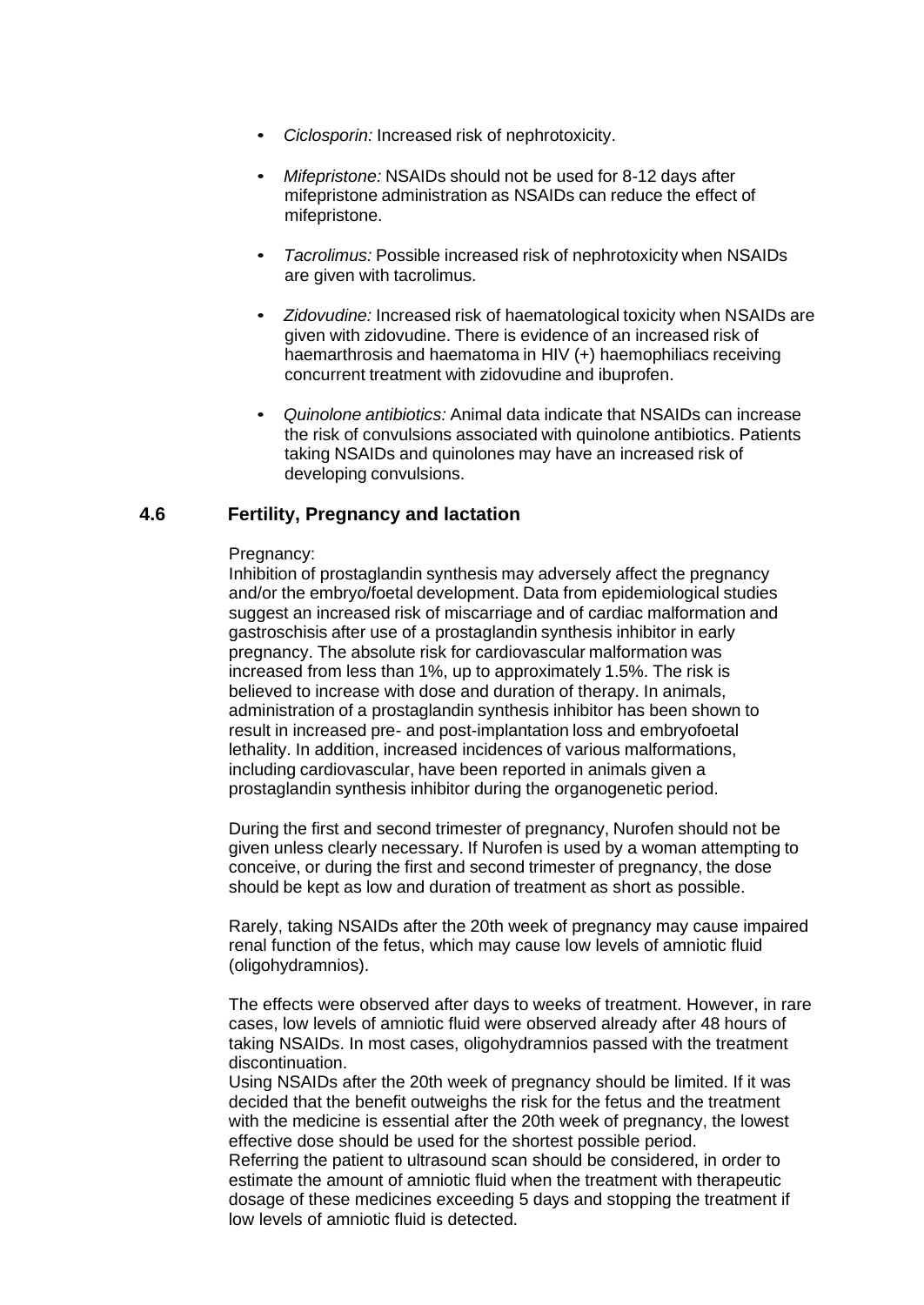During the third trimester of pregnancy, all prostaglandin synthesis inhibitors may expose the foetus to:

cardiopulmonary toxicity (with premature closure of the ductus arteriosus and pulmonary hypertension);

renal dysfunction, which may progress to renal failure with oligohydramnios; the mother and the neonate, at the end of the pregnancy, to:

possible prolongation of bleeding time, an anti-aggregating effect which may occur even at very low doses;

inhibition of uterine contractions resulting in delayed or prolonged labour.

Consequently, Nurofen is contraindicated during the third trimester of pregnancy.

Lactation/Breastfeeding:

In limited studies, ibuprofen appears in the breast milk in very low concentration and is unlikely to affect the breast-fed infant adversely.

Fertility: See section 4.4 regarding female fertility.

### **4.7 Effects on ability to drive and use machines**

None expected at recommended dose and duration of therapy.

### **4.8 Undesirable effects**

Adverse events which have been associated with ibuprofen are given below, listed by system organ class and frequency. Frequencies are defined as: very common (≥1/10), common (≥1/100 to <1/10), uncommon (≥1/1000 to <1/100), rare (≥1/10,000 to <1/1000), very rare (<1/10,000) and not known (cannot be estimated from the available data). Within each frequency grouping, adverse events are presented in order of decreasing seriousness. The list of the following adverse effects relates to those experienced with ibuprofen at OTC doses (maximum 1200 mg per day), for short-term use. In the treatment of chronic conditions, under long-term treatment, additional adverse effects may occur.

The most commonly observed adverse events are gastrointestinal in nature. Adverse events are mostly dose-dependent; in particular the risk of occurrence of gastrointestinal bleeding is dependent on the dosage range and duration of treatment. Clinical studies suggest that use of ibuprofen, particularly at high dose (2400mg daily), may be associated with a small increased risk of arterial thrombotic events (for example myocardial infarction or stroke) (see section 4.4).

| System Organ Class         | Frequency | <b>Adverse Event</b>                 |
|----------------------------|-----------|--------------------------------------|
| <b>Blood and Lymphatic</b> | Very rare | Haematopoietic disorders (anaemia,   |
| <b>System Disorders</b>    |           | leucopenia, thrombocytopenia,        |
|                            |           | pancytopenia, agranulocytosis).      |
|                            |           | First signs are: fever, sore throat, |
|                            |           | superficial mouth ulcers, flu-like   |
|                            |           | symptoms, severe exhaustion,         |
|                            |           | unexplained bleeding and bruising.   |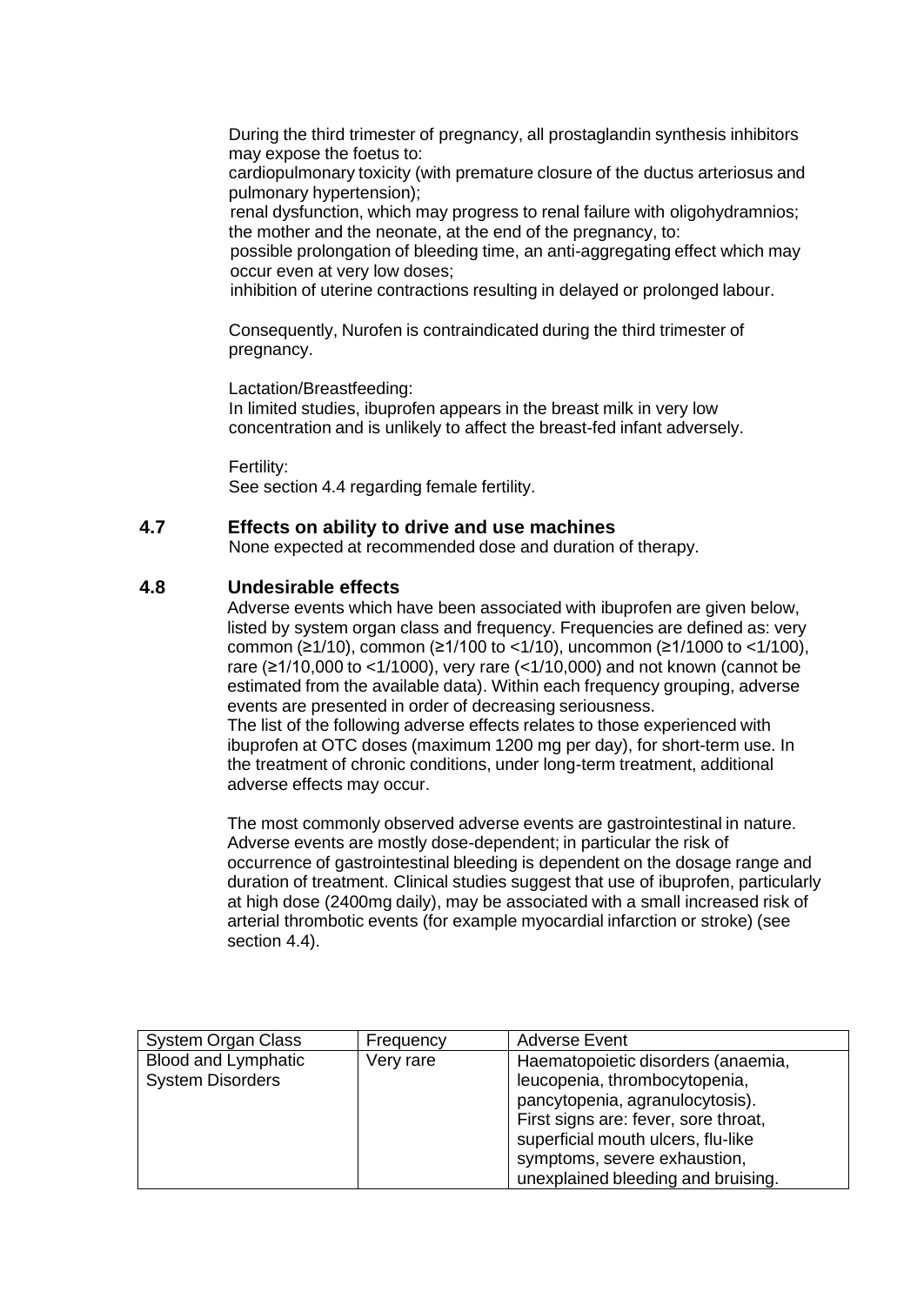| Immune System                                           |           | Hypersensitivity reactions consisting of 1:                                                                                                                                           |
|---------------------------------------------------------|-----------|---------------------------------------------------------------------------------------------------------------------------------------------------------------------------------------|
| <b>Disorders</b>                                        | Uncommon  | Urticaria and pruritus                                                                                                                                                                |
|                                                         | Very rare | Severe hypersensitivity reactions.<br>Symptoms could be facial, tongue and<br>laryngeal swelling, dyspnoea,<br>tachycardia, hypotension (anaphylaxis,<br>angioedema or severe shock). |
|                                                         | Not Known | Respiratory tract reactivity comprising<br>asthma, aggravated asthma,<br>bronchospasm or dyspnoea.                                                                                    |
| Nervous System<br><b>Disorders</b>                      | Uncommon  | Headache                                                                                                                                                                              |
|                                                         | Very rare | Aseptic meningitis <sup>2</sup>                                                                                                                                                       |
| <b>Cardiac Disorders</b>                                | Not Known | Cardiac failure and oedema                                                                                                                                                            |
| <b>Vascular Disorders</b>                               | Not Known | Hypertension                                                                                                                                                                          |
| Gastrointestinal                                        | Uncommon  | Abdominal pain, nausea, dyspepsia                                                                                                                                                     |
| <b>Disorders</b>                                        | Rare      | Diarrhoea, flatulence, constipation and<br>vomiting                                                                                                                                   |
|                                                         | Very rare | Peptic ulcer, perforation or gastrointestinal<br>haemorrhage, melaena, haematemesis,<br>sometimes fatal, particularly in the elderly.<br>Ulcerative stomatitis, gastritis             |
|                                                         | Not Known | Exacerbation of colitis and Crohn's<br>disease (section 4.4).                                                                                                                         |
| <b>Hepatobiliary Disorders</b>                          | Very rare | Liver disorders                                                                                                                                                                       |
| <b>Skin and Subcutaneous</b><br><b>Tissue Disorders</b> | Uncommon  | Various skin rashes                                                                                                                                                                   |
|                                                         | Very rare | Severe forms of skin reactions such as<br>bullous reactions including Stevens-<br>Johnson syndrome, erythema multiforme<br>and toxic epidermal necrolysis can occur.                  |
|                                                         | Not known | Drug reaction with eosinophilia and<br>systemic symptoms (DRESS syndrome)                                                                                                             |
|                                                         |           | Acute generalised exanthematous<br>pustulosis (AGEP)                                                                                                                                  |
|                                                         |           | Photosensitivity reactions                                                                                                                                                            |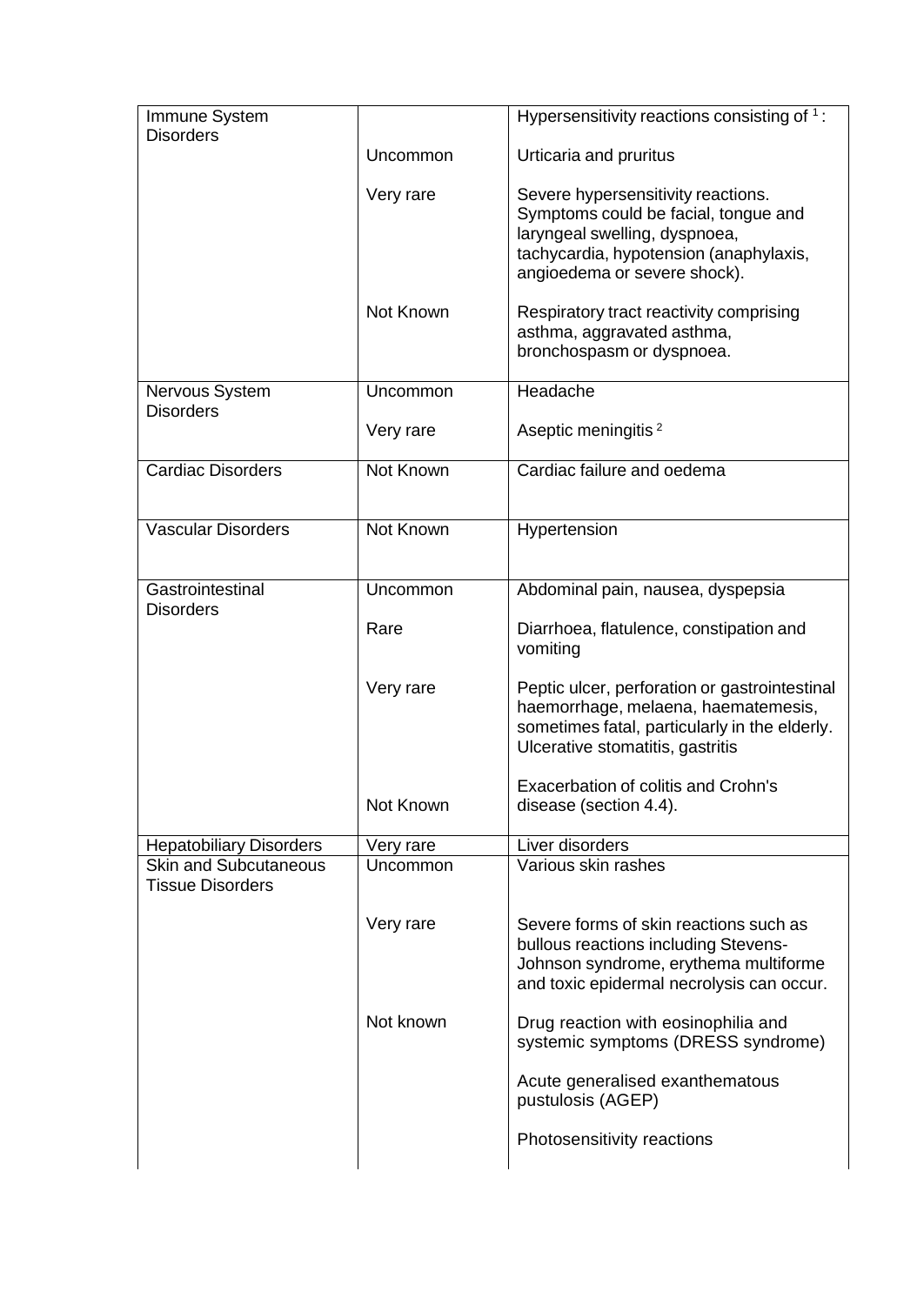| <b>Renal and Urinary</b><br><b>Disorders</b> | Very rare | Acute renal failure, papillary necrosis,<br>especially in long-term use, associated<br>with increased serum urea and oedema. |
|----------------------------------------------|-----------|------------------------------------------------------------------------------------------------------------------------------|
|                                              | Not Known | Renal insufficiency                                                                                                          |
| Investigations                               | Very rare | Decreased haemoglobin levels                                                                                                 |

Description of Selected Adverse Reactions

<sup>1</sup> Hypersensitivity reactions have been reported following treatment with ibuprofen. These may consist of (a) non-specific allergic reactions and anaphylaxis, (b) respiratory tract activity comprising asthma, aggravated asthma, bronchospasm, dyspnoea or (c) assorted skin disorders, including rashes of various types pruritus, urticaria, purpura, angioedema and more rarely exfoliative and bullous dermatoses (including epidermal necrolysis and erythema multiforme).

<sup>2</sup> The pathogenic mechanism of drug-Induced aseptic meningitis is not fully understood. However, the available data on NSAID-related aseptic meningitis points to a hypersensitivity reaction (due to a temporal relationship with drug intake, and disappearance of symptoms after drug discontinuation). Of note, single cases of symptoms of aseptic meningitis (such as stiff neck, headache, nausea, vomiting, fever or disorientation) have been observed during treatment with ibuprofen, in patients with existing auto-immune disorders (such as systemic lupus erythematosus, mixed connective tissue disease).

### **Reporting of suspected adverse reactions**

Reporting suspected adverse reactions after authorisation of the medicinal product is important. It allows continued monitoring of the benefit/risk balance of the medicinal product. Any suspected adverse events should be reported to the Ministry of Health according to the National Regulation by using an online form [https://sideeffects.health.gov.il](https://sideeffects.health.gov.il/)

## **4.9 Overdose**

In children ingestion of more than 400 mg/kg may cause symptoms. In adults the dose response effect is less clear cut. The half-life in overdose is 1.5-3 hours.

Symptoms – Most patients who have ingested clinically important amounts of NSAIDs will develop no more than nausea, vomiting, epigastric pain, or more rarely diarrhoea. Tinnitus, headache and gastrointestinal bleeding are also possible. In more serious poisoning, toxicity is seen in the central nervous system, manifesting as drowsiness, occasionally excitation and disorientation or coma. Occasionally patients develop convulsions. In serious poisoning metabolic acidosis may occur and the prothrombin time/ INR may be prolonged, probably due to interference with the actions of circulating clotting factors. Acute renal failure and liver damage may occur. Exacerbation of asthma is possible in asthmatics.

Management – Management should be symptomatic and supportive and include the maintenance of a clear airway and monitoring of cardiac and vital signs until stable. Consider oral administration of activated charcoal if the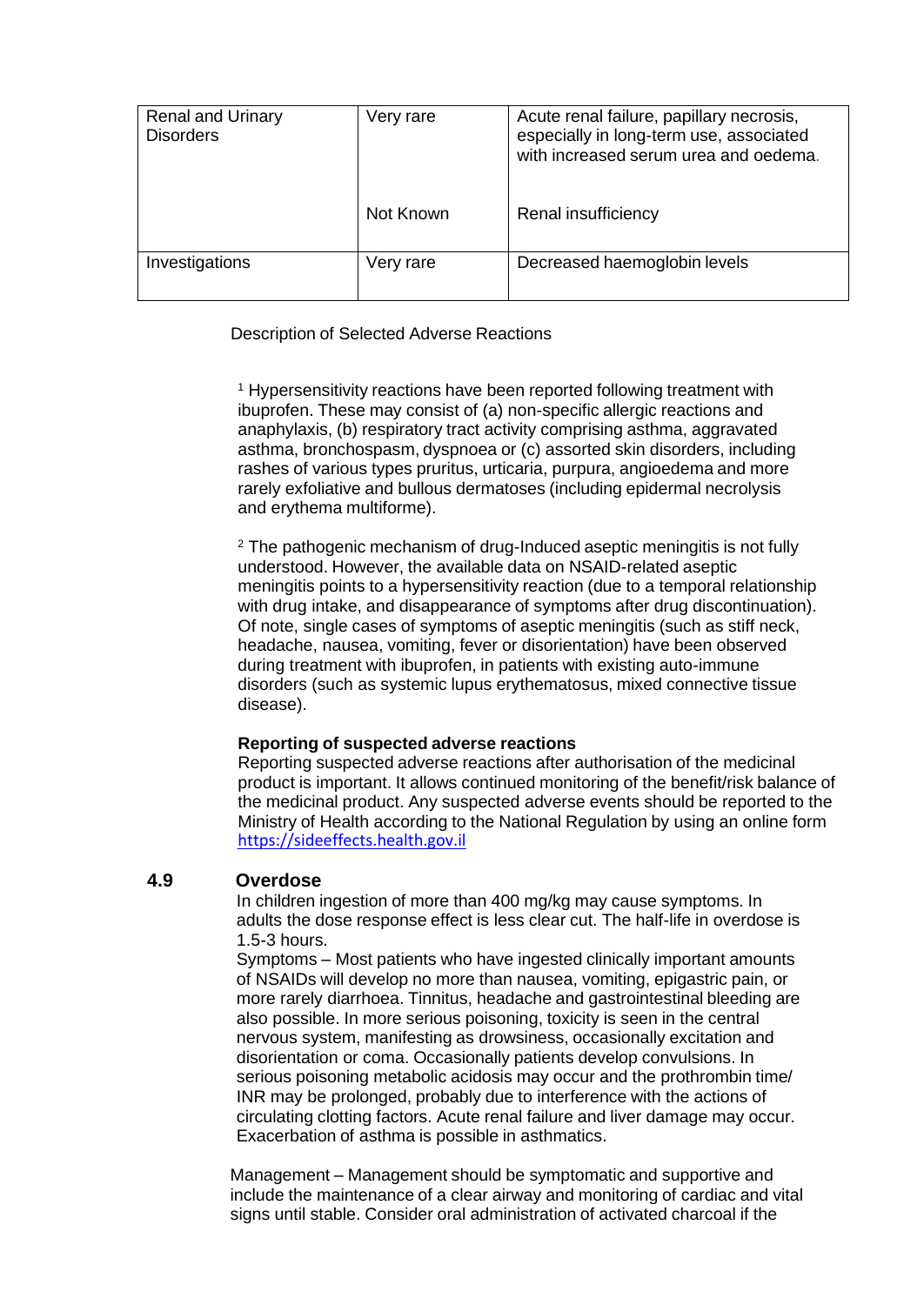patient presents within 1 hour of ingestion of a potentially toxic amount. If frequent or prolonged, convulsions should be treated with intravenous diazepam or lorazepam. Give bronchodilators for asthma.

# **5. PHARMACOLOGICAL PROPERTIES**

#### **5.1 Pharmacodynamic properties**

Pharmacotherapeutic group: propionic acid derivative ATC Code: M01A E01

Ibuprofen is an NSAID that has demonstrated its efficacy in the common animal experimental inflammation models by inhibition of prostaglandin synthesis. In humans, ibuprofen reduces inflammatory pain, swellings and fever. Furthermore, ibuprofen reversibly inhibits platelet aggregation.

The clinical efficacy of ibuprofen has been demonstrated in pain associated with headache, toothache and dysmenorrhoea and fever; furthermore in patients with pain and fever associated with cold and flu and in pain models such as sore throat, muscular pain or soft tissue injury and backache.

A study in dental pain has shown that patients experienced statistically significant pain relief in 15 minutes after the administration of 2 x Nurofen Quick 256 mg Tablets, compared with placebo. In this study, significantly more patients achieved meaningful pain relief after administration of 2 x Nurofen Quick 256 mg Tablets than after administration of paracetamol tablets (96.3% vs 67.9%). These patients also achieved significantly greater reduction in pain intensity and greater pain relief over 6 hours compared with patients receiving paracetamol. Using measures of distractibility, patients receiving sodium ibuprofen experienced significantly greater benefit than those receiving placebo.

Clinical evidence demonstrates that ibuprofen, in the form of salts such as ibuprofen sodium and ibuprofen lysine, acts significantly faster than standard ibuprofen acid tablets for the relief of mild-moderate pain.

Clinical evidence demonstrates that when 400 mg of ibuprofen is taken the pain-relieving effects can last for up to 8 hours.

Experimental data suggest that ibuprofen may competitively inhibit the effect of low dose aspirin (acetylsalicylic acid) on platelet aggregation when they are dosed concomitantly. Some pharmacodynamics studies show that when single doses of ibuprofen 400 mg was taken within 8 h before or within 30 min after immediate release aspirin (acetylsalicylic acid) dosing (81 mg), a decreased effect of aspirin (acetylsalicylic acid) on the formation of thromboxane or platelet aggregation occurred. Although there are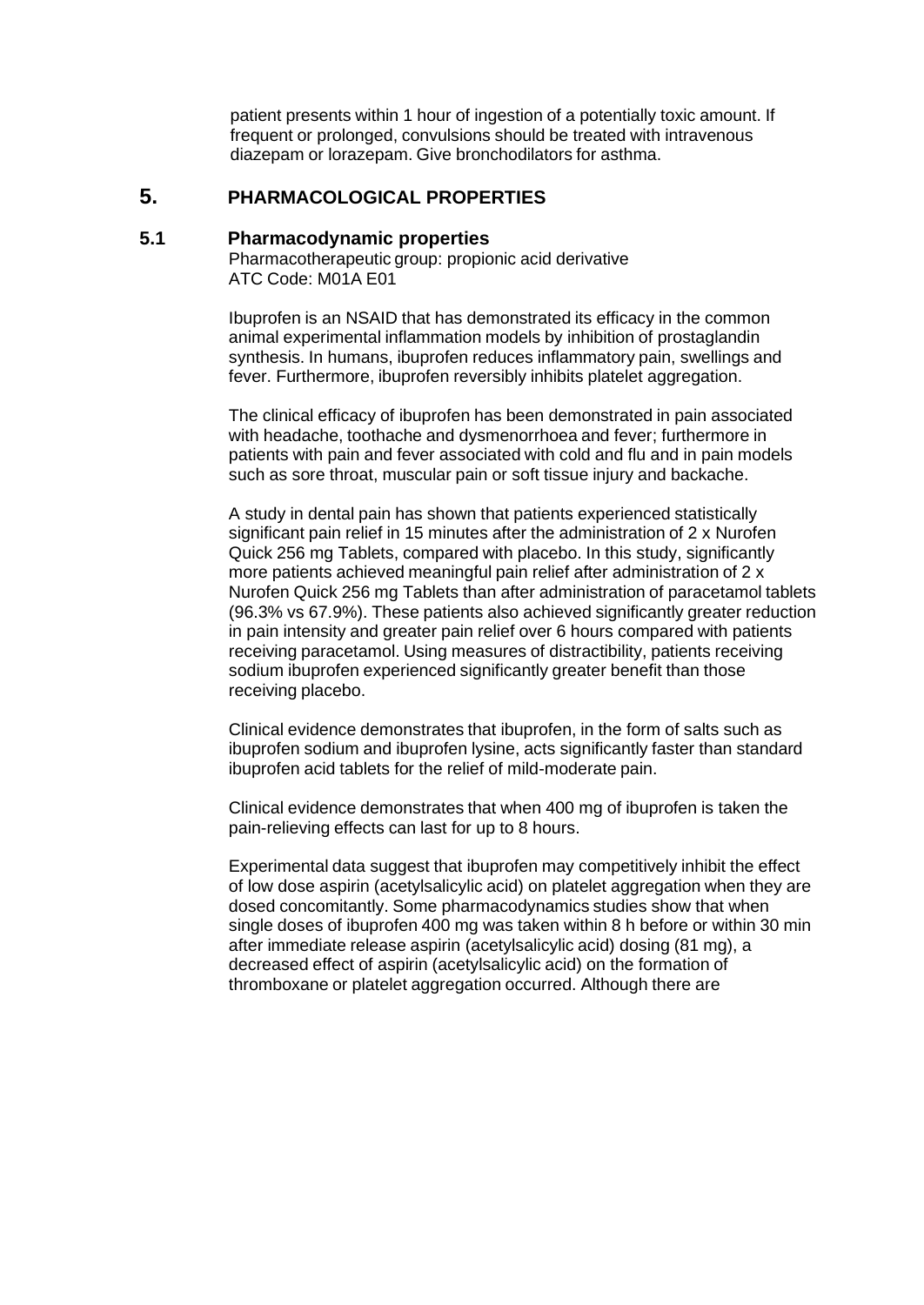uncertainties regarding extrapolation of these data to the clinical situation, the possibility that regular, long-term use of ibuprofen may reduce the cardioprotective effect of low-dose acetylsalicylic acid cannot be excluded. No clinically relevant effect is considered to be likely for occasional ibuprofen use (see section 4.5).

### **5.2 Pharmacokinetic properties**

Ibuprofen is well absorbed from the gastrointestinal tract. Ibuprofen is extensively bound to plasma proteins. Ibuprofen diffuses into the synovial fluid.

Maximum plasma concentrations of ibuprofen are reached 45 minutes after ingestion if taken on an empty stomach. When taken with food, peak plasma concentration of ibuprofen occurs 1 - 2 hours after administration. However, ibuprofen is more rapidly absorbed from the gastrointestinal tract following the administration of Nurofen Quick 256 mg Tablets or Nurofen Quick 512 mg Tablets, with peak plasma concentration occurring approximately 35 minutes after administration when taken on an empty stomach.

Ibuprofen is metabolised in the liver to two major metabolites with primary excretion via the kidneys, either as such or as major conjugates, together with a negligible amount of unchanged ibuprofen. Excretion by the kidney is both rapid and complete.

Elimination half-life is approximately 2 hours.

No significant differences in pharmacokinetic profile are observed in the elderly.

In limited studies, ibuprofen appears in the breast milk in very low concentrations.

### **5.3 Preclinical safety data**

No relevant information, additional to that contained elsewhere in the physician's prescribing information.

# **6. PHARMACEUTICAL PARTICULARS**

### **6.1 List of excipients**

Croscarmellose sodium, Xylitol, Microcrystalline cellulose Magnesium stearate Colloidal anhydrous silica Carmellose sodium

Croscarmellose sodium, Xylitol, Microcrystalline cellulose, Magnesium stearate, Colloidal anhydrous silica, Carmellose sodium,Talc, Acacia spray dried, Sucrose, Titanium dioxide, Macrogol 6000 powder, Tablet printing:

(Nurofen Quick 256 mg):Black Printing Ink containing Shellac (E904), iron oxide black (E172), propylene glycol (E1520)

(Nurofen Quick 512 mg):Red Printing Ink Shellac (E904)iron oxide red (E172), N-butyl alcohol, isopropyl alcohol, propylene glycol (E1520), ammonium Hydroxide (E527) and simethicone.